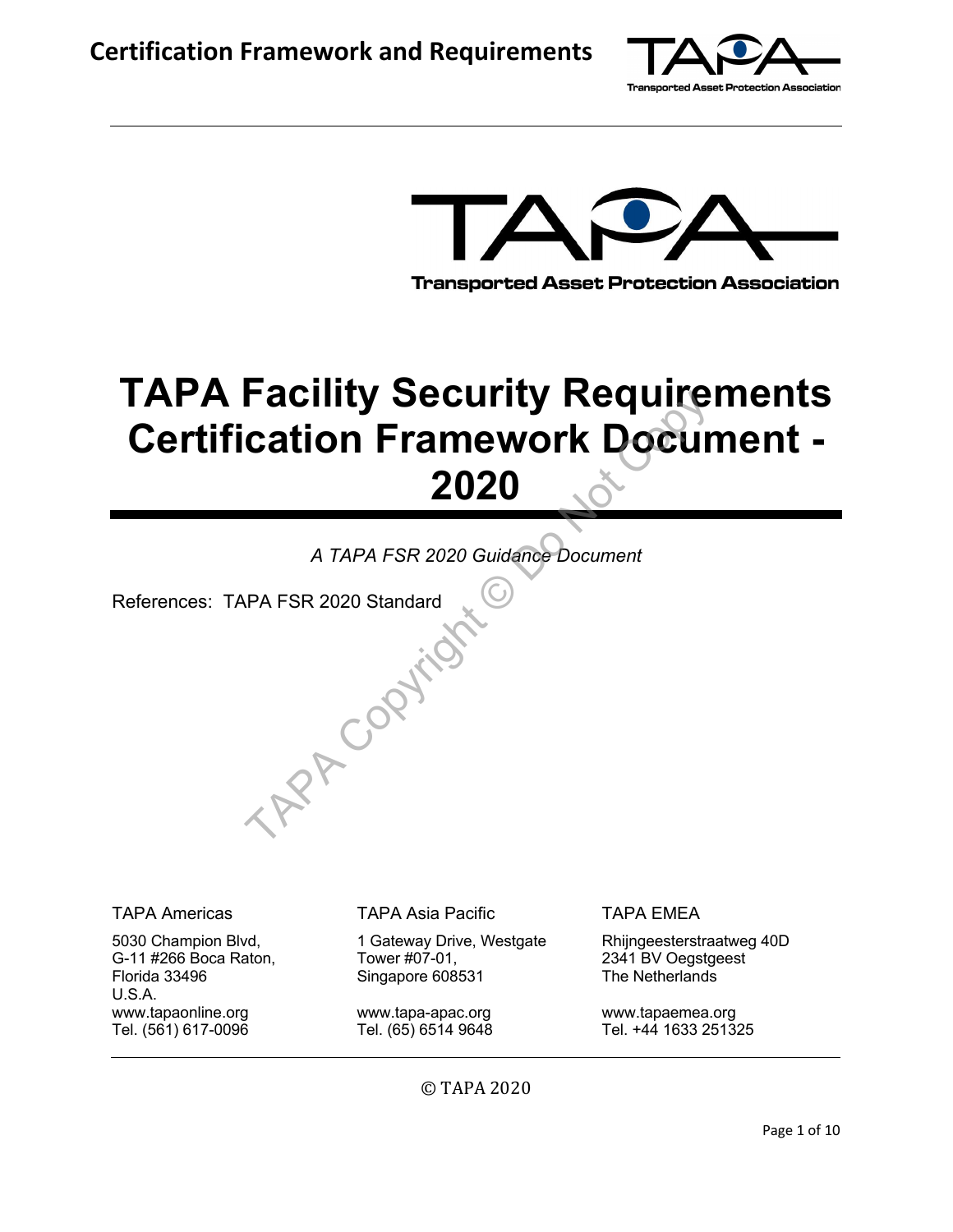

### **FSR Table of Contents**

| 1           |  |
|-------------|--|
|             |  |
| 3           |  |
| 4           |  |
| 5<br>6<br>7 |  |

© TAPA 2020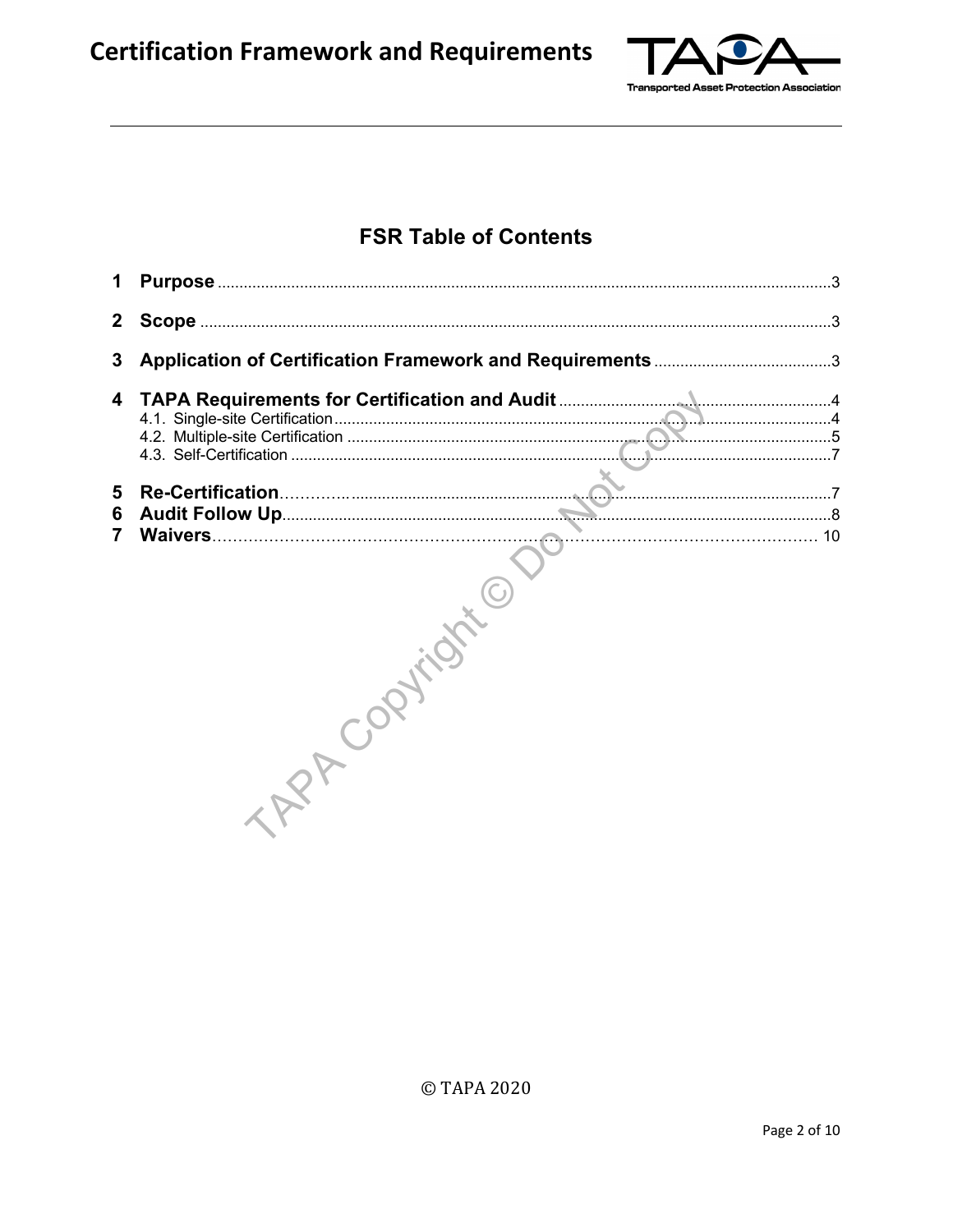

#### **1. Purpose of this Certification Framework Document**

This TAPA FSR Certification Framework Document is the official TAPA guidance for Authorized Auditors and LSPs/Applicants to conduct audits to meet the TAPA FSR 2020 Standard and to obtain certification for all applicable facilities. The certification process is intended to be both functional and practical in economic and operative terms.

The document has been developed exclusively for the TAPA Organization with intent to achieve conformance and certification to one or more of the following FSR certification options:

#### **2. Scope**

To provide additional flexibility and encourage TAPA certifications, TAPA has developed three options to support certification:

- a) Single-site Certification by Independent Audit Body (IAB). Each facility independently certified to the current FSR revision.
- b) Multi-site Certification by IAB. Facility operators of 3 or more sites can achieve a Multi-site Certification (a single certificate) for all sites registered in the certification system.
- c) Self-audit Certification by Authorized Auditors (AA) by LSP/Applicant or IAB. Each facility independently self-certified by the operator to Level C of the current FSR revision.

#### **3. Application of the TAPA FSR Certification Framework Document**

In the development of this TAPA FSR Certification Framework Document, TAPA recognizes the differences in how storage services are provided globally, regionally, and even within companies, and that the various TAPA Standards may apply to all or part of the services provided by an LSP/Applicant. Depending on the complexity and size of the supply chain, compliance with TAPA Standards may be achieved through a single LSP/Applicant or Multiple LSPs/Applicants and qualified subcontractors. The Simple-site Certification by Independent Audit Body (*i*<br>
independently certification by IAB. Facility operators of 3 or more<br>
a Multi-site Certification (a single certificate) for all sites<br>
certification system.<br>
c)

This Certification Framework Document may apply to the following:



- a) Any or all storage locations within the global supply chain, depending on risk and/or Buyer or LSP/Applicant requirements;
- b) LSP/Applicant owned or operated facilities;
- c) Buyer-owned or operated facilities.

Typical users of this Certification Framework Document include:

- a) Buyers/Manufacturers/Distributors
- b) LSPs/Applicants
- c) IABs
- d) Law Enforcement or other Government Organizations
- e) Professional Supply Chain Organizations.
- f) Insurers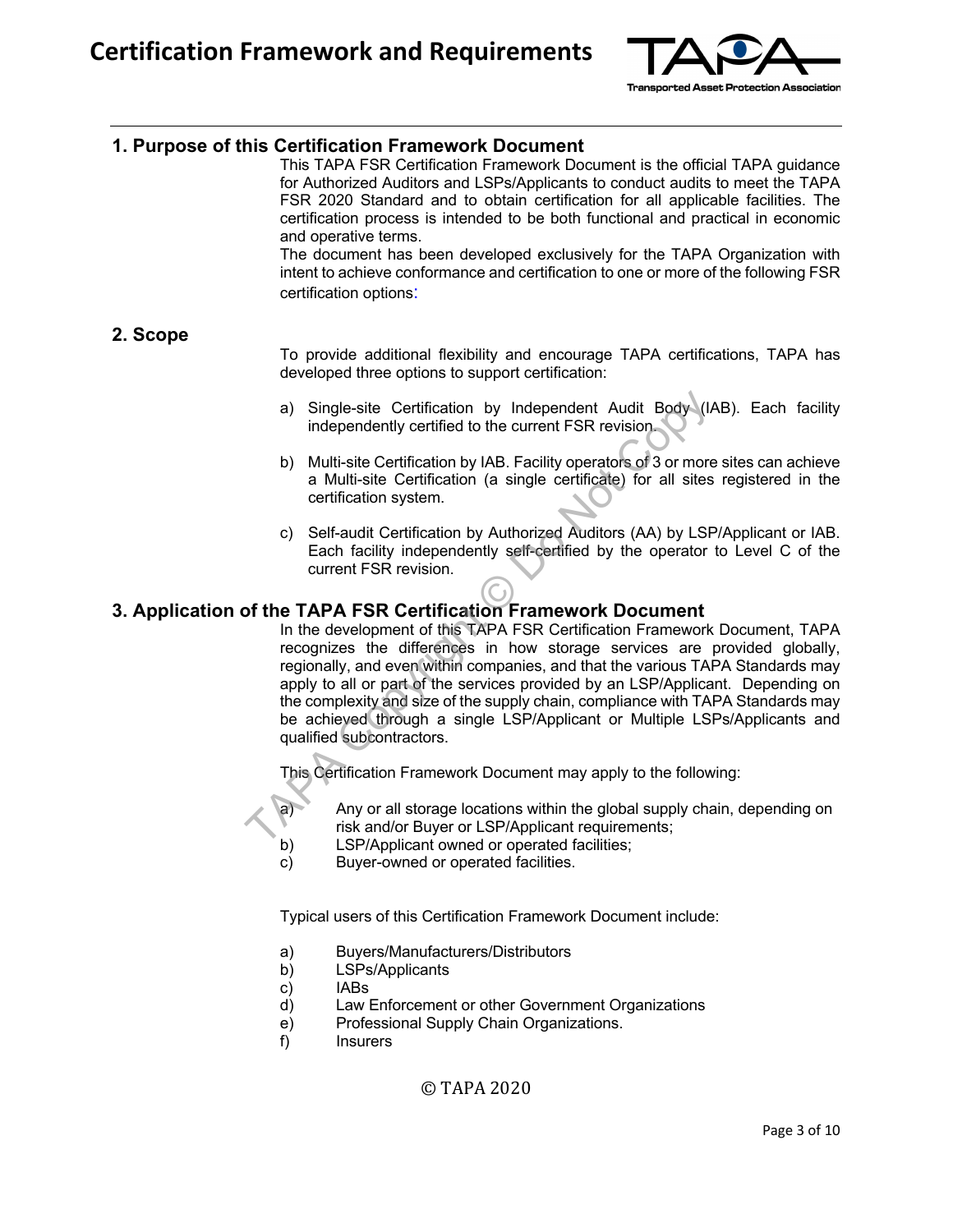

#### **4. TAPA Requirements for Certification and Audit**

Facilities are classified into one of three Security Levels, based on the level of protection needed:

- a) Level A = Elevated Security Protection
- b) Level B = Moderate Security Protection
- c) Level C = Standard Security Protection

LSPs/Applicants or Buyers may initially achieve certification at Level C, and then progress up to Level B or A, as improvements are made. Additionally, as negotiated between Buyer and LSP/Applicant, facilities located in high-risk countries may be classified at Level A, while all other countries are classified at Level B or C. In all cases, it is the responsibility of the Buyer to negotiate the Security Level directly with the LSP/Applicant, depending on their specific cargo and risks.

|                                                                                                                                                                                         | and risks.                |           | Security Level directly with the LSP/Applicant, depending on their specific cargo |  |  |  |  |
|-----------------------------------------------------------------------------------------------------------------------------------------------------------------------------------------|---------------------------|-----------|-----------------------------------------------------------------------------------|--|--|--|--|
| Organization may choose the following three options (Table 1) to demonstrate<br>compliance and be certified to TAPA Security Standards.                                                 |                           |           |                                                                                   |  |  |  |  |
| The LSPs/Applicants shall ensure either an IAB or AA, is engaged to complete the<br>audit and certification process.                                                                    |                           |           |                                                                                   |  |  |  |  |
| Before the certification audit is scheduled/commences, LSPs/Applicants must<br>inform the IAB or AA which Security Level they are seeking in their certification<br>process.<br>Table 1 |                           |           |                                                                                   |  |  |  |  |
| Type                                                                                                                                                                                    | <b>Options</b>            | Level     | <b>Auditor Type*</b>                                                              |  |  |  |  |
| <b>IAB Audit</b>                                                                                                                                                                        | Single-site Certification | A, B or C | TAPA IAB AA                                                                       |  |  |  |  |
|                                                                                                                                                                                         | Multi-site Certification  | A, B or C | TAPA IAB AA                                                                       |  |  |  |  |
| Self-Audit                                                                                                                                                                              | Self-Certification.       | С         | LSP/Applicant AA or IAB AA                                                        |  |  |  |  |
|                                                                                                                                                                                         |                           |           |                                                                                   |  |  |  |  |

#### **4.1 Single-site Certification**

The single-site scope shall be clearly defined and the IAB will perform an audit based on the scope for the single site. In this situation, the TAPA IAB certifications are site/facility specific. If the TAPA Security Standards audit requirements are all met, the LSP/Applicant shall be deemed to have passed the audit and the IAB will issue a certificate indicating the LSP's/Applicant's particular site is now certified to the applicable TAPA Security Standard and level (A, B or C). The IAB will provide TAPA with audit results in the form of copies of certificates issued or notification of failed audits.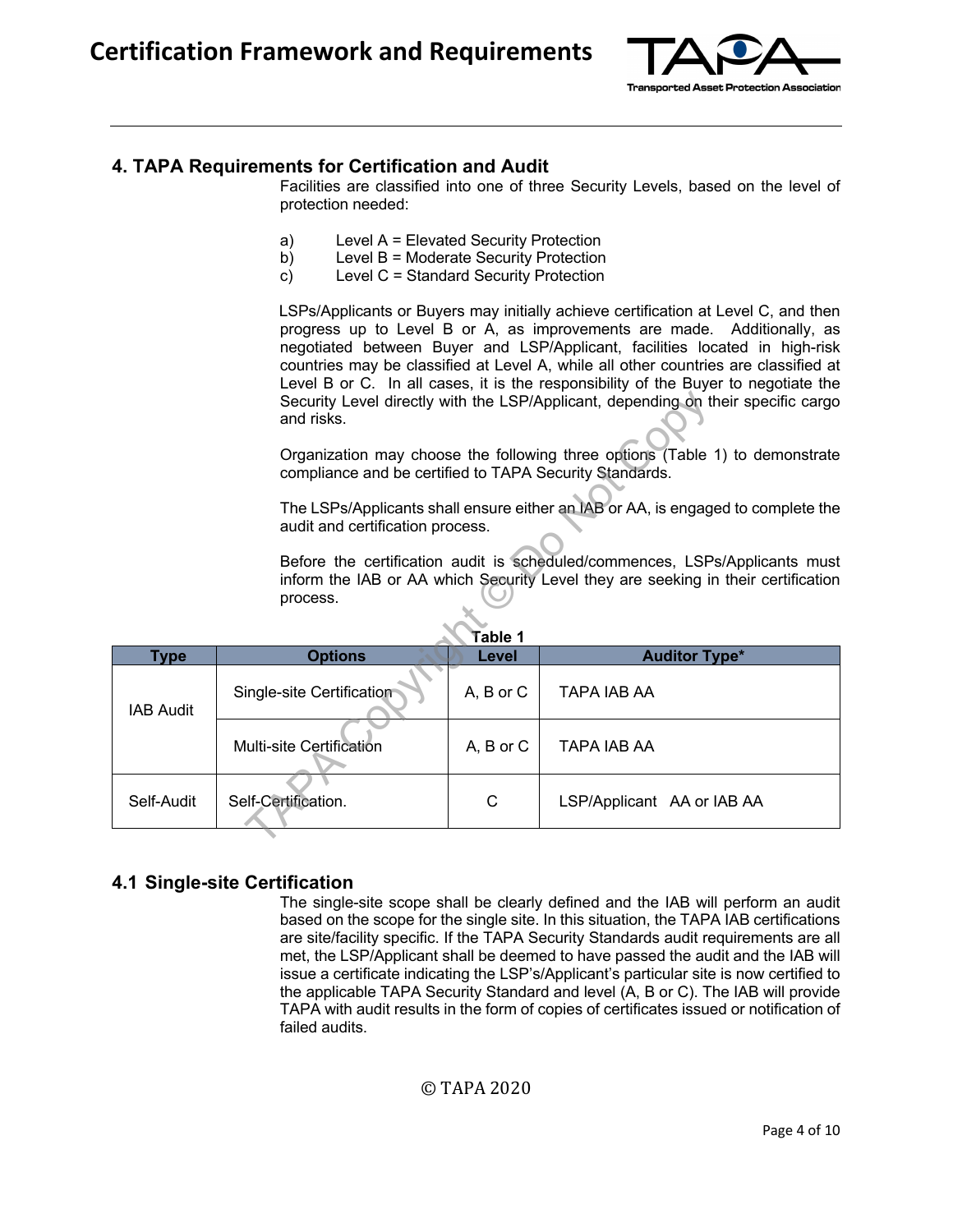

#### **4.2 Multi-site Certification**

The Multi-site Certification requires the LSP/ Applicant to put in place a single security management system intended to provide confidence and assurance that all sites included in the management system are meeting the requirements of the applicable Standard. The elements required are;

- An identified central function.
- All sites identified and listed in the certification.
- Subject to continuous surveillance and internal audits.

#### **4.2.1 The Central Function**

The central function can, but does not have to be, the headquarters of the LSP/Applicant. However, it must;

- Be accountable for the single management system.
- Have the responsibility to ensure that all its sites within the management system are meeting the requirements of the FSR Standard.
- Have the right to issue corrective and preventative actions when needed at any site.
- Have a documented formal agreement or policy in place detailing the roles and responsibilities of central function and the sites.

#### **4.2.2 The Sites**

All sites included in the single security management system shall have a relationship amongst each other which can be a legal or contractual relationship with the central function of the organization. The relationship cannot be extended to subcontractor sites or facilities being included in the Multi-site Certification System of the central function. System are meeting the requirements of the FSR Standard.<br>
The system are meeting the requirements of the FSR Standard.<br>
The system are meeting the requirements of the FSR Standard.<br>
The valocumented formal agreement or pol

#### **4.2.3 Auditing the Central Function**

- The Certification system audit of the central function requires;
- The selection and use of a TAPA Approved IAB for certification auditing of the security management system.
- That the IAB audits the central function of the LSP/Applicant annually and its conformance to the single security management system which shall include but is not limited to;
	- o Central function security management system records procedures, policies are sampled.
	- o Records available for sites registered in security management system that include hard and/or soft copy audit results and nonconformance management.
- That the IAB shall issue a TAPA FSR Multi-site certificate to the LSP/Applicant meeting all the conformance requirements.
- That the Multi-site certificate shall contain the valid from/to dates, the number of sites registered in the security management system security levels at the time of audit and any waivers that may have been granted.
- The certificate will be valid for 3 years. Years 2 and 3 audits do not require a new certificate to be issued unless the single security management system has significantly changed.
- The Multi-site certificate shall list all the sites that are part of the management system and the levels of standard that are part of the system.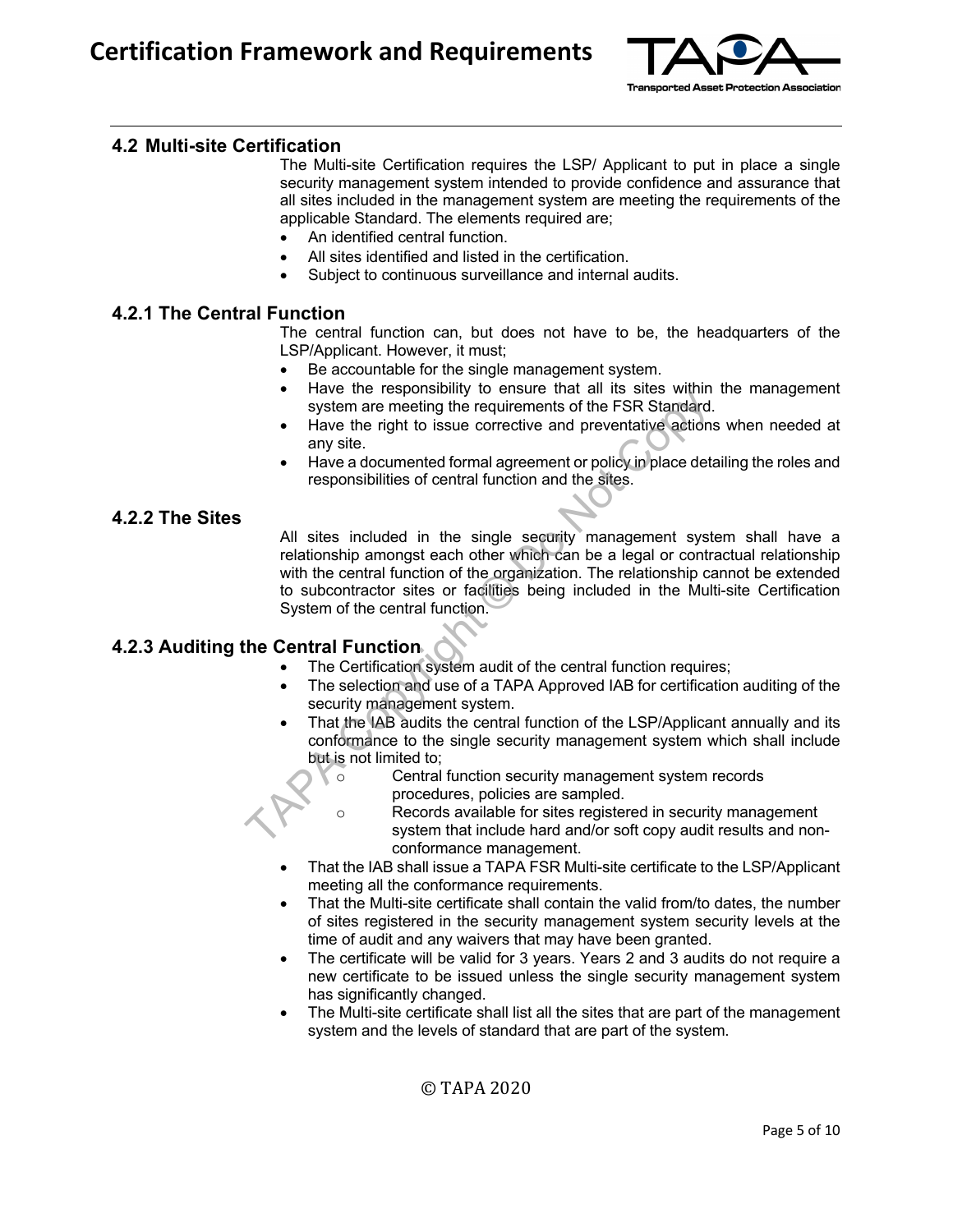

- It is not permitted to have sites operating to different versions of the FSR. All sites listed under the certificate will conform to the FSR version specified on the official Multi-site certificate.
- Should an LSP/Applicant want to upgrade to the latest version on the FSR before expiry of their existing certificate, then a new certification audit shall be required.

#### **4.2.4 Auditing the Sites**

Physical sampling audits of the sites will require;

- That all sites registered in the central function single security management system be available for auditing when selected. Note: Any site selected for audit in a 3 year cycle of the certification will not be re-audited.
- Sites will be physically audited against a sampling basis (Table 2).
- The sampling consideration will be based on a random selection of 10% of the registered sites per annum.

| registered sites per annum.                                                                                                                                                                                                                                                                                                               |                                                                                                 |               |               |  |  |  |  |
|-------------------------------------------------------------------------------------------------------------------------------------------------------------------------------------------------------------------------------------------------------------------------------------------------------------------------------------------|-------------------------------------------------------------------------------------------------|---------------|---------------|--|--|--|--|
|                                                                                                                                                                                                                                                                                                                                           |                                                                                                 | Table 2       |               |  |  |  |  |
|                                                                                                                                                                                                                                                                                                                                           | Year 1                                                                                          | Year 2        | Year 3        |  |  |  |  |
| Sample size                                                                                                                                                                                                                                                                                                                               | $10 \% + CF*$                                                                                   | $10 \% + CF'$ | $10 \% + CF*$ |  |  |  |  |
| system.                                                                                                                                                                                                                                                                                                                                   | CF – Central Function that is carrying out the central role of managing the security management |               |               |  |  |  |  |
| 4.2.5 Inclusion of New Sites                                                                                                                                                                                                                                                                                                              |                                                                                                 |               |               |  |  |  |  |
| The LSP/ Applicant can request the IAB for inclusion of new sites or a new group<br>of sites to join an already certified Multi-site organization, on or before the annual<br>cycle of the IAB site sampling. The IAB shall include these additional sites into the<br>total sites for selection when selecting the sample to be audited. |                                                                                                 |               |               |  |  |  |  |
| The LSP/Applicant shall ensure all new sites have been self-audited and meet the<br>required security level before requesting their addition to the management system.<br>This process must be documented and available to the IAB on request.                                                                                            |                                                                                                 |               |               |  |  |  |  |
| If the IAB audit is completed successfully, the IAB re-issues certificates to the<br>central function with the new sites included.                                                                                                                                                                                                        |                                                                                                 |               |               |  |  |  |  |

#### **4.2.5 Inclusion of New Sites**

#### **4.2.6 Removal of Sites**

The LSP/ Applicant can remove sites from the single security management system by removing them from the listing of sites and formally informing the IAB. The IAB shall revoke the individual site certifications and adjust and reissue the Multi-site certificate. The IAB shall note the removal of sites in the total sites for selection when selecting the sample to be audited.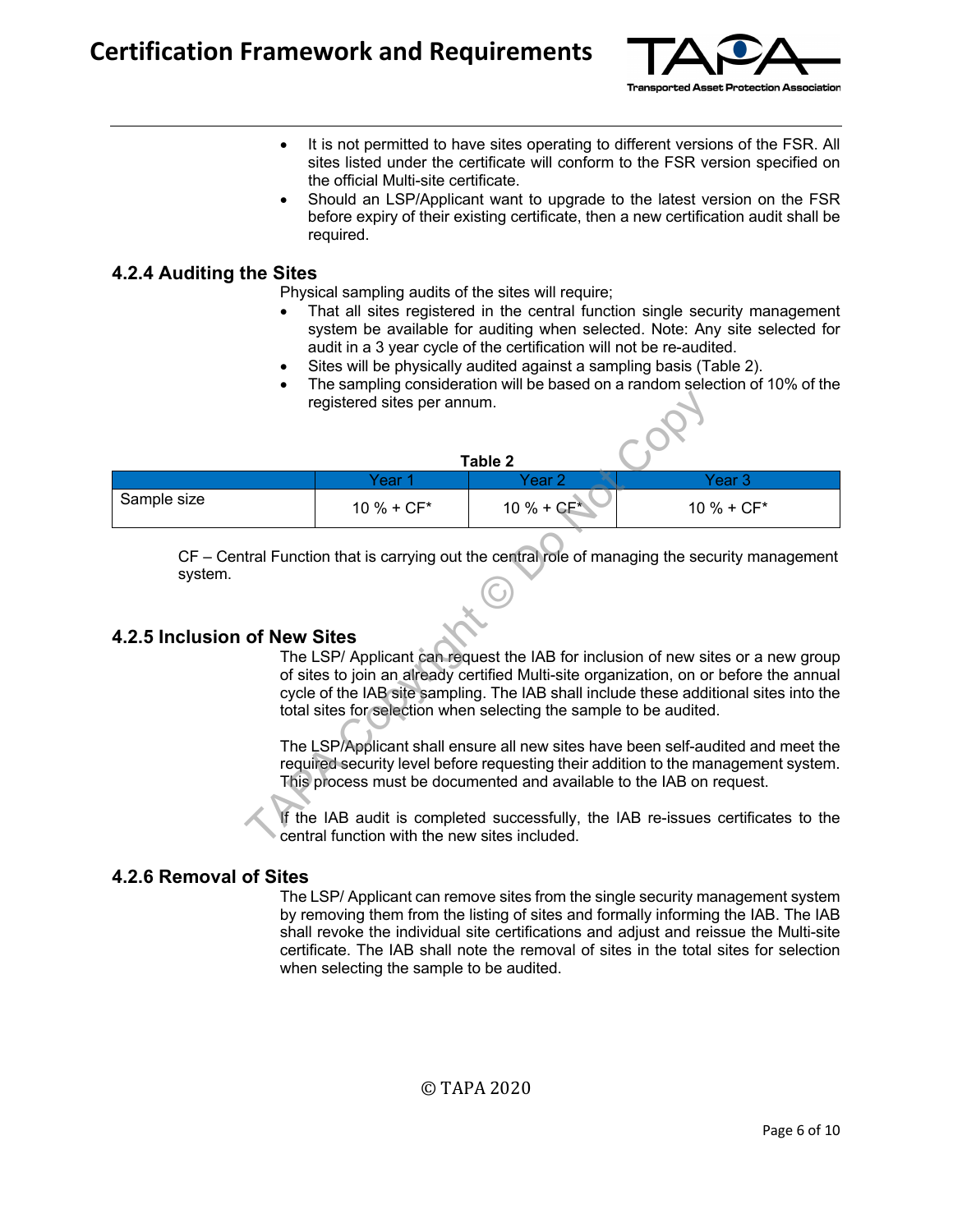

#### **4.2.7 Change of Status to Existing Sites**

The LSP/ Applicant can adjust the security level of existing sites included in the security management system. A request to change the status must be formally sent to the IAB. Sites that are downgraded will be automatically accepted to the lower security level. Sites that are to be upgraded will either be included in that year's sampling audits or require an audit by the IAB if the sampling audits have already been completed or cannot be completed within 60 days.

#### **4.2.8 Transition from Single-site to Multi-site**

LSPs/Applicants that wish to combine any existing single sites into an existing Multi-site security management system must ensure the sites are fully compliant with the same FSR version as listed on the Multi-site certificate. Multi-site cannot incorporate different versions of the FSR standard.

#### **4.3 Self-Certification (Level C Only)**

Self-Certification is only applicable to Level C. Self-Certification (Table 3) must be performed by an LSP/Applicant AA or an IAB AA. An LSP/Applicant AA can be an internal employee / associate, trained against the current version of the TAPA FSR and registered and authorized by TAPA as an AA. Regardless of which type of auditor is used to conduct the Self-Certification, the completed Audit Form must be submitted to TAPA to receive the Level C certification. **COMPANDIC COMPUTE:**<br>
Self-Certification is only applicable to Level C. Self-Certification<br>
performed by an LSP/Applicant AA or an IAB AA. An LSP/Appli<br>
internal employee / associate, trained against the current version<br>
a

| Table 3        |                     |       |                         |  |
|----------------|---------------------|-------|-------------------------|--|
| <b>Option</b>  | <b>Description</b>  | Level | <b>Auditor Type*</b>    |  |
| Self-Certified | Self-Certification. |       | LSP/Applicant IAB or AA |  |

The audit is carried out using the current TAPA audit tool and providing sufficient information/ evidence to provide assurance to TAPA that they are meeting the requirements of the applicable TAPA Security Standard. Self-Certification is site/facility specific. If the TAPA audit requirements are all met, the LSP/Applicant shall be deemed to have passed the audit and will be certified to level C of the applicable Security Standard for that specific facility location.

#### **5. Re-Certification**

All TAPA FSR Security Certifications shall be valid for a period of three (3) years with no extension permitted.

To prevent any lapse in certification, a re-certification audit must be performed prior to the expiration date of the current certificate. Completion of any SCARs must also occur within the original 60-day allotted period and prior to the current certificate's expiration date.

Therefore, to assure adequate planning and preparation, it is recommended that the LSP/Applicant schedule the re-certification audit three (3) months before the current certificate expiration date. If the TAPA Security Standard's certificate is issued within the aforementioned three-month period, the date of the new certificate will be the expiration date of the current certification. If corrective actions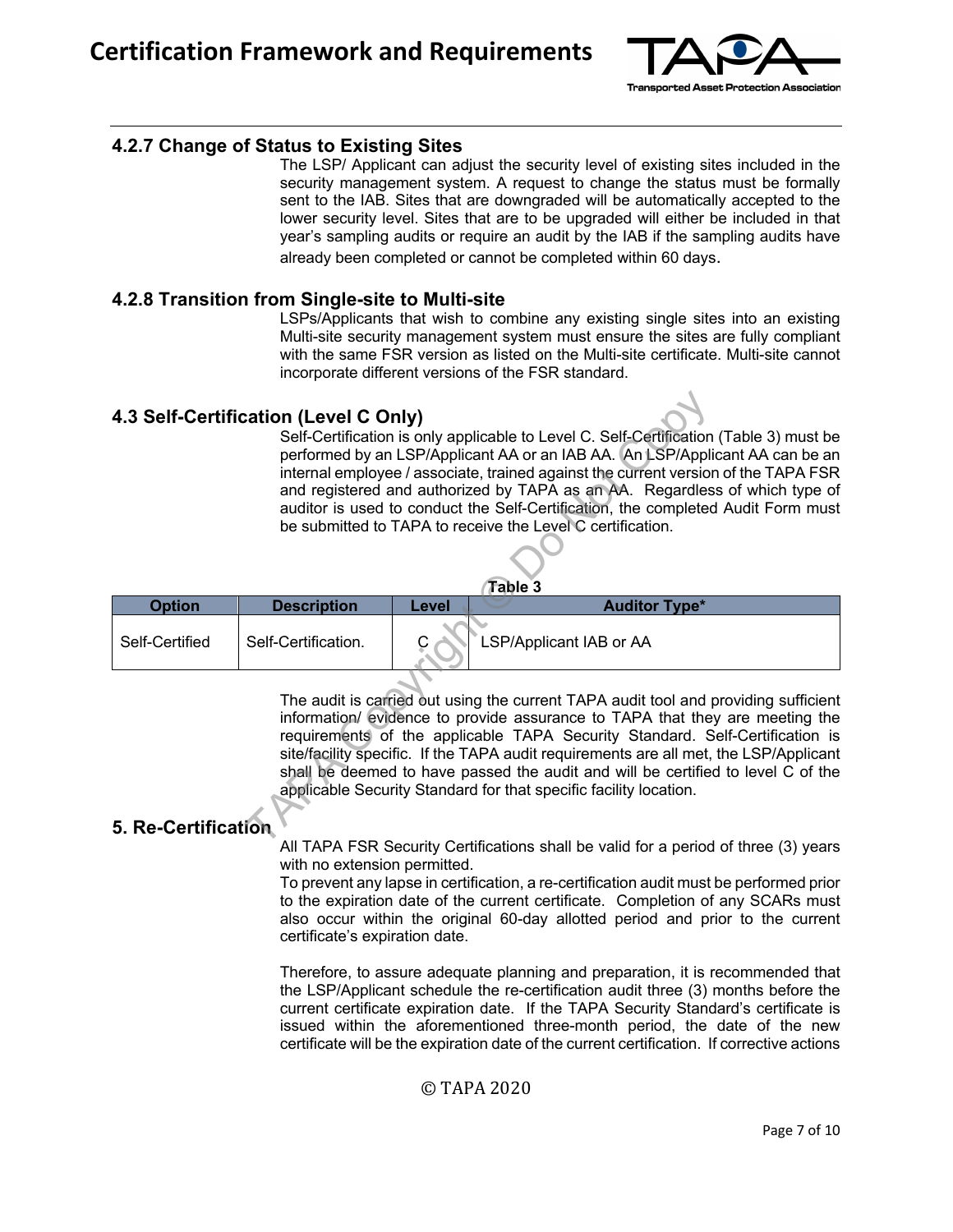

are not closed prior to the expiration date, and there is no waiver granted, the certification will expire.

Either the LSP/Applicant or Buyer may request re-certification if either party considers the Classification Level to have changed. Costs for TAPA re-certification are the responsibility of the LSP/Applicant, unless otherwise negotiated with the Buyer(s).

#### **6. Audit Follow Up**

The LSP/Applicant will ensure that they have an internal process in place to monitor compliance, in years between formal audits (see table 4) conducted by an IAB AA or LSP/Applicant AA as appropriate.

#### **6.1 Corrective Action / SCAR**

An informal summary of the findings/results should be shared with the LSP/Applicant during the audit closing conference. The IAB or AA shall inform the LSP/Applicant of audit results within ten (10) business days following the completion of the audit. Any delays in issuing the audit results must be promptly communicated to the LSP/Applicant and negotiated between the IAB or AA and LSP/Applicant.

If any of the requirements are not met, as discovered during the audit, the AA submits a Security Corrective Action Requirement (SCAR) to the relevant LSP/Applicant. The LSP/Applicant shall respond to the IAB or AA within ten (10) business days, documenting the actions to be taken and the date the action will be completed. SCAR completion dates may be negotiated between the IAB or AA and the LSP/Applicant. However, SCAR completion dates shall not exceed sixty (60) days from the date of notification to the LSP/Applicant unless the Regional TAPA Waiver Committee approves a waiver. The LSP/ Applicant cannot seek to exclude a site with an open SCAR from the total list of sites in the multi-site certification scheme. **ACCOMPT SCART**<br>An informal summary of the findings/results should be<br>LSP/Applicant during the audit closing conference. The AB or<br>ISP/Applicant of audit results within ten (10) business do<br>compution of the audit. Any dela

In all cases, the LSP/Applicant shall submit progress updates/reports on all outstanding SCARs to the IAB or AA. Any SCAR not completed before the due date shall be escalated by the LSP's/Applicant's Security Representative to the LSP's/Applicant's Management. The reason(s) for noncompliance shall be documented and communicated to the IAB or AA. LSP's/Applicant's failure to address a SCAR may result in the withholding of the TAPA certification. The LSP/Applicant has the right to appeal directly to TAPA if the certification is withheld. TAPA shall arbitrate the dispute between the LSP/Applicant and the IAB or AA and retains the right to issue a binding resolution to the dispute.

Note 1: It is not necessary for the IAB or AA to re-audit the facility in order to close a SCAR. Evidence of SCAR closure (i.e., achieving compliance) may be presented to the IAB or AA in the form of written correspondence, web meetings or conference calls, photographs, etc.

Note 2: For Multi-site security management system certification, any SCARs not closed or subject to an approved extension may result in the suspension or revocation of the LSP's/Applicant's Multi-site certification status and therefore all sites will no longer be considered certified.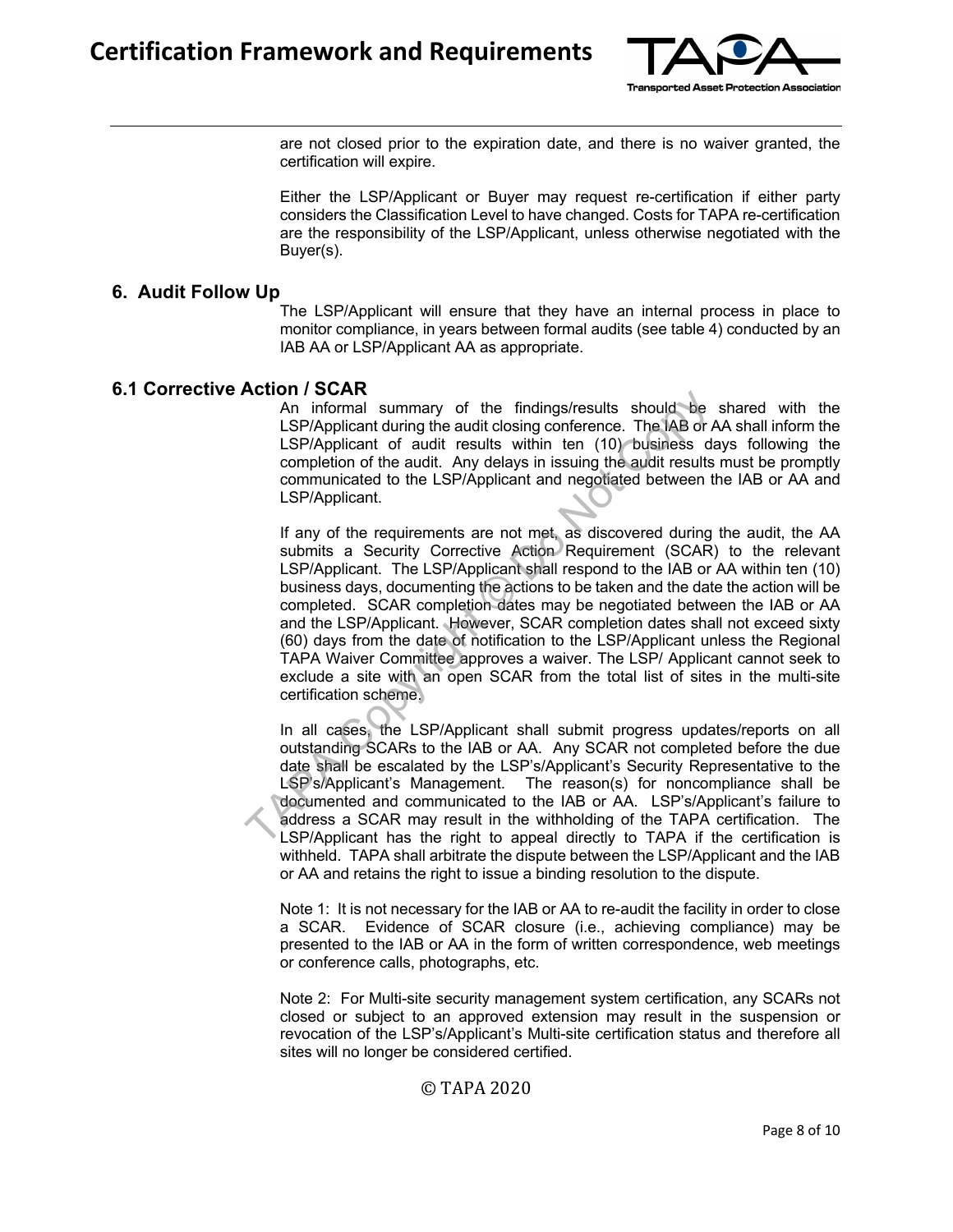

#### **6.2 Compliance Monitoring**

Interim Self-Audits by the LSP/Applicant must be completed as per Table 4 Audit & Compliance Monitoring Schedule. The interim Self-Audit requirement applies to all sites in all certification options and must be documented on official TAPA Audit Forms and submitted to the **IAB** or for self-certification to TAPA within 30 days of the anniversary date of the current certification.

Interim Self Audit's must be carried out by LSP's/Applicant's own AA. All AAs must have taken and passed the applicable exam for the TAPA Standard and version they are required to audit against.

Failure to comply will result in suspension of the original certification until the interim Self-Audit is properly completed. Gaps identified must be documented, assigned a due date for completion of corrective action(s), and tracked to closure within 60 days.

| interim Self-Audit is properly completed. Gaps identified must be documented,<br>assigned a due date for completion of corrective action(s), and tracked to closure<br>within 60 days.<br>Table 4: Audit & Compliance Monitoring Schedule |                                                                                 |                                        |   |   |   |  |  |  |
|-------------------------------------------------------------------------------------------------------------------------------------------------------------------------------------------------------------------------------------------|---------------------------------------------------------------------------------|----------------------------------------|---|---|---|--|--|--|
| <b>Ref</b>                                                                                                                                                                                                                                | <b>Action</b>                                                                   | <b>Frequency</b>                       | A | B | C |  |  |  |
| Single-site certification:                                                                                                                                                                                                                |                                                                                 |                                        |   |   |   |  |  |  |
| 6.2.1                                                                                                                                                                                                                                     | Single-site Certification Audit<br>(IAB/AA Certification Audit)                 | Every three (3) years                  |   | ◡ |   |  |  |  |
| 6.2.2                                                                                                                                                                                                                                     | Single-site Interim Self-Audits<br>(LSP/Applicant AA)                           | Annually at 1st and<br>2nd Anniversary |   |   |   |  |  |  |
|                                                                                                                                                                                                                                           |                                                                                 |                                        |   |   |   |  |  |  |
| <b>Multi-site certification:</b>                                                                                                                                                                                                          |                                                                                 |                                        |   |   |   |  |  |  |
| 6.2.3                                                                                                                                                                                                                                     | Multi-site Central Function Certification Audit<br>(IAB/AA Certification Audit) | Every three (3) years                  |   |   |   |  |  |  |
| 6.2.4                                                                                                                                                                                                                                     | Multi-site Central Function Audit<br>(IAB/AA)                                   | Annually at 1st and<br>2nd Anniversary |   |   |   |  |  |  |
| 6.2.5                                                                                                                                                                                                                                     | Multi-site Interim Self-Audits                                                  | Every year                             |   |   |   |  |  |  |

#### **Table 4: Audit & Compliance Monitoring Schedule**

| <b>Multi-site certification:</b> |                                                                                                     |                                        |   |              |   |  |  |
|----------------------------------|-----------------------------------------------------------------------------------------------------|----------------------------------------|---|--------------|---|--|--|
| 6.2.3                            | Multi-site Central Function Certification Audit<br>(IAB/AA Certification Audit)                     | Every three (3) years                  | ✔ | $\checkmark$ | ✔ |  |  |
| 6.2.4                            | <b>Multi-site Central Function Audit</b><br>(IAB/AA)                                                | Annually at 1st and<br>2nd Anniversary | ✔ | ✔            | ✔ |  |  |
| 6.2.5                            | Multi-site Interim Self-Audits<br>(LSP/Applicant AA for all sites in a Multi-Site<br>Certification) | Every year                             | ✔ | ✔            | ✔ |  |  |
| 6.2.6                            | Multi-site Sampling Audits<br>(IAB/AA for 10% of sites in a Multi-site<br>Certification)            | Every year                             | ✔ | ✔            | ✔ |  |  |